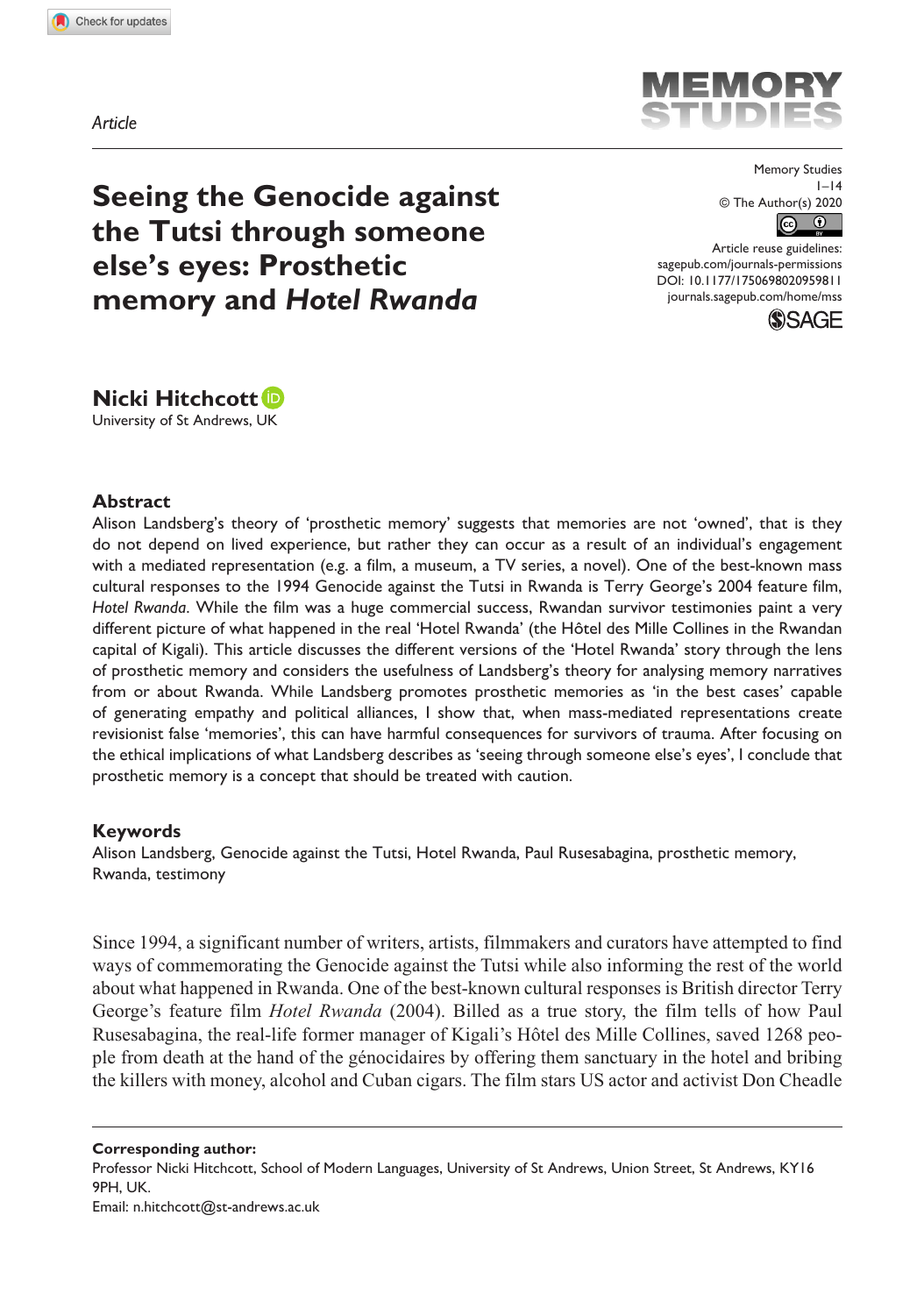in the role of Paul, and British actress Sophie Okonedo as his wife Tatiana. Despite the fact that, in George's (2005: 23) own words, 'Hollywood has almost no interest in African topics', the film has been a huge commercial success. Since its release, *Hotel Rwanda* is estimated to have made almost 34 million US dollars at cinema box offices around the world. It was also nominated for three Academy Awards in 2005, including best actor for Cheadle.

For many non-Rwandans, George's film is the only knowledge they have of Rwanda, so in terms of popular culture, *Hotel Rwanda* controls the international narrative of the Genocide against the Tutsi. Yet, testimonies from survivors who took shelter in the hotel challenge the veracity of that narrative, reacting strongly both to the film itself and to the ensuing celebrity of Rusesabagina. For these survivors, the film is 'wildly inaccurate' (Kayihura and Zukus, 2014: xxxii) and fails to represent the reality of their own lived experiences. Two volumes of survivor testimonies (Kayihura and Zukus, 2014; Ndahiro and Rutazibwa, 2008) have been published since the film's release, but these Rwandan versions of the 'Hotel Rwanda' story are not well known.<sup>1</sup>

The question of how best to analyse cultural responses to the genocide has posed an important challenge for scholars working in this field, many of whom are based outside Rwanda. To date, the majority of published criticism has tended to draw on trauma theory, a distinct but dominant strand of Memory Studies, which dates back to the classification of PTSD in the wake of the Vietnam War (Whitehead, 2009: 114) and is influenced by Freudian psychoanalysis, deconstruction and Holocaust Studies (Whitehead, 2004). Despite increasing interrogation of the appropriateness of trauma theory for analysing non-western stories (Andermahr, 2016; Bennett and Kennedy, 2003; Craps, 2013; Craps and Buelen, 2008; Luckhurst, 2008; ), researchers working on Rwanda continue to acknowledge its influence on the way we think about cultural responses to genocide (e.g. Cieplak, 2017; Gilbert, 2018). Very recent work by Zoe Norridge (2019) moves Rwandan memory studies in a new direction by discussing the sharing of family memories through Marianne Hirsch's (2012) concept of affiliative postmemory, but this is a rare example of applying an approach that moves beyond the Yale School of trauma theory (Caruth, 1995, 1996; Hartman, 1995).

In a field that has so far been dominated by trauma studies, Alison Landsberg's concept of prosthetic memory is seldom deployed in discussion of memory narratives from and about Rwanda. In her 2004 book, *Prosthetic Memory: The Transformation of American Remembrance in the Age of Mass Culture*, Landsberg argues that memories are not 'owned' – they do not depend on lived experience – but rather they can occur as a result of an individual's engagement with a cultural representation of a lived experience.<sup>2</sup> To date, the only example of a critical engagement with prosthetic memory in relation to the genocide against the Tutsi is by intercultural communication experts Aoki and Jonas (2016). In an article about representational space and collective memory, the authors give an account of their experience of watching Kenyan filmmaker Patrick Mureithi's 2009 documentary *Icyizere: Hope*, a film about a community-based reconciliation workshop in Rwanda. Drawing on Landsberg's work, they describe how what they identify as the prosthetic memories generated by the film become part of their own lived experience and change the way they think about Rwandan history. The power of a filmic text to transform a viewer's relationship to the genocide against the Tutsi is also discussed in Landsberg's (2015: 47–54) reading of George's *Hotel Rwanda* in her most recent book, *Engaging the Past: Mass Culture and the Production of Historical Knowledge*.

What Aoki and Jonas say they experience as they watch *Icyizere* closely echoes Landsberg's analysis of *Hotel Rwanda*. In *Engaging the Past*, Landsberg explains that she sets out to delve deeper into the implications of prosthetic memory for the way we understand and learn about history (2015: 3), focusing specifically on visual culture, notably film, television and online exhibitions. She reads George's *Hotel Rwanda*, as a film that 'draws the viewer into proximity' to the Genocide against the Tutsi, 'fostering a sense of intimacy or closeness but not straightforwardly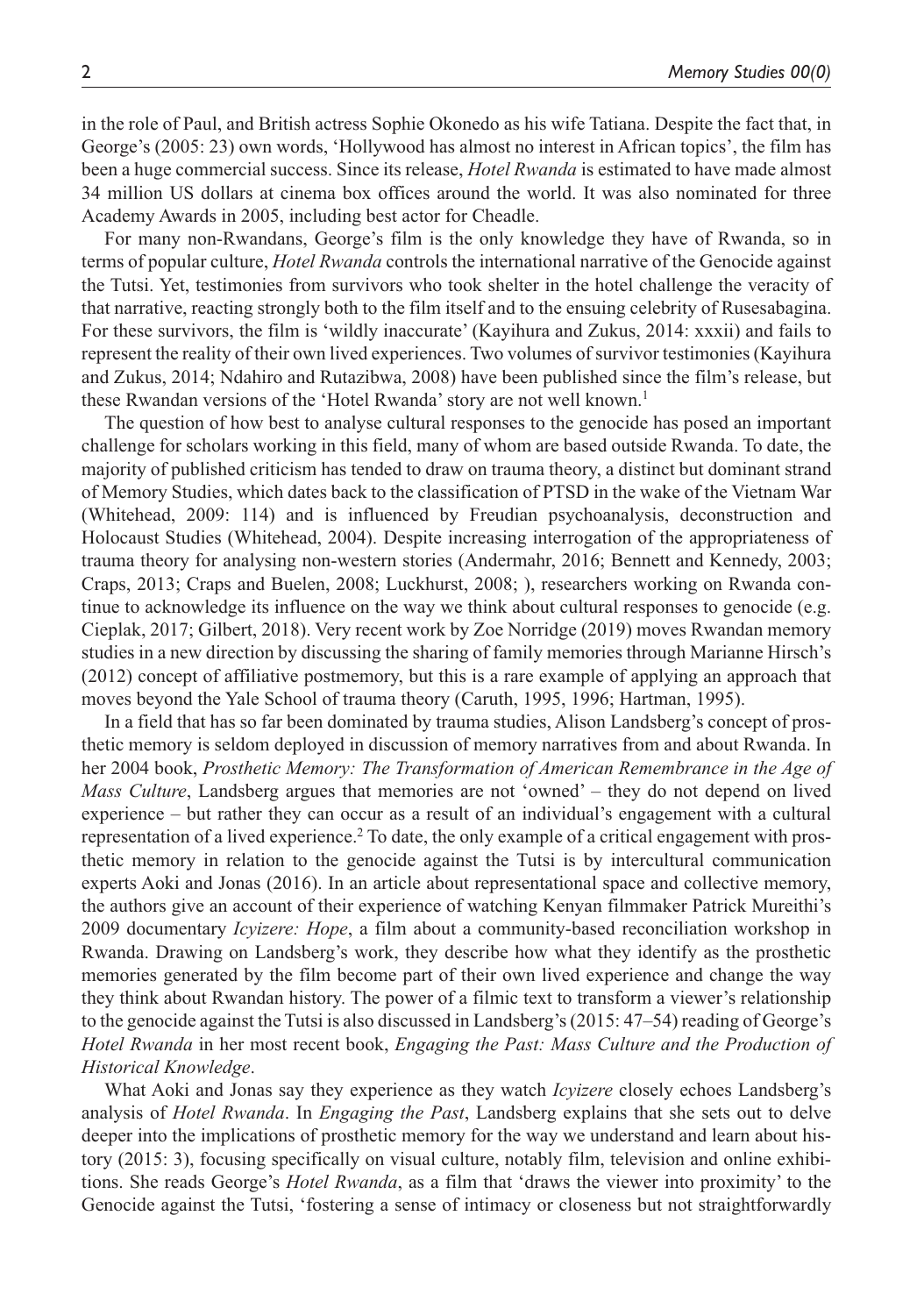through the eyes of someone living at that time'  $(2015: 27)$ .<sup>3</sup> While she does not explicitly classify the film as prosthetic memory, Landsberg's analysis reads very much as an example of the kind of experiential encounter that is key to understanding the concept that her earlier work defines: prosthetic memories are generated by an individual's affective engagement with someone else's memories, which they experience through a mass cultural medium such as film (Landsberg, 2004). Writing about *Hotel Rwanda*, Landsberg (2015: 52, 53) describes viewers as positioned 'in such a way that they recognise their distance and difference from the Tutsis but come to feel that the Tutsis' story is important to them and can in some way affect their own view of the world'.4

This article examines the mass cultural mediation of memories of the 1994 Genocide against the Tutsi through the lens of prosthetic memory. Focusing in particular on survivor responses to *Hotel Rwanda*, I show how lived experiences of Rwandan Tutsi survivors have been misrepresented in George's film and consider the ethical implications of creating memory encounters based on the traumatic histories of others. I propose that, while prosthetic memory might offer a useful way of thinking about how mass cultural narratives might generate cross-cultural alliances, Landsberg's theory takes insufficient account of the negative effects such 'memories' can have when they are generated by narratives that are biased or revisionist. The role of mediators of memories is critically important, as my case study shows. In conclusion, I suggest that what could be described as 'false prosthetic memories' generated by a film like *Hotel Rwanda* can reopen scars and even create new psychological wounds for the survivors of traumatic histories such as genocide.<sup>5</sup>

# **Prosthetic memory**

While Landsberg's work on prosthetic memory focuses mostly on historical film, she also discusses the mediation of memories through cartoons, novels, museums and TV series. Her case studies include Art Spiegelman's *Maus*, Toni Morrison's fiction, the US Holocaust Memorial Museum and Alex Haley's *Roots*, alongside a range of American movies. For Landsberg, what she classifies as 'mass culture' allows memories to be acquired by anyone. Through what she describes as an experiential encounter with a memory site, a prosthetic memory can be created. What this means, according to Landsberg (2004: 2), is that an individual 'does not simply apprehend a historical narrative but takes on a more deeply felt memory of a past event through which he or she did not live'. Prosthetic memory is an artificial, 'not natural' form of memory (2004: 20). According to Landsberg (2004: 9), just as someone wearing a prosthesis remains conscious of its presence, so 'people who acquire these memories are led to feel a connection to the past but, all the while, to remember their position in the contemporary moment' (2004: 9). Taking on a prosthetic memory, she argues, can have important ethical ramifications, facilitating identification, developing empathy, and potentially leading to radical political engagement (Landsberg, 2009). While she is careful to make clear that there is nothing 'inherently positive or progressive about this new form of memory', Landsberg (2009: 154) nevertheless stresses that prosthetic memories can bring about social justice because these experiences put people 'in the position of seeing through someone else's eyes', which 'might change how one sees the world and one's place in it' (2009: 101). What she fails to address is what happens when collective memories, such as those of Rwandan survivors, are misrepresented in mass culture and false memories created. What kinds of prosthetic memories might be generated then? What are the implications of someone 'suturing' themself (Landsberg, 2004: 14) into the space of a revisionist historical narrative?

To illustrate her theory of prosthetic memory, Landsberg (2004: 25–28) begins with a 1908 Vitagraph film, *The Thieving Hand*, in which a rich man buys a prosthesis for a one-armed beggar he passes in the street. Unfortunately for the beggar, the prosthetic arm has its own memories: having previously belonged to a convicted thief, it continues to steal of its own accord and is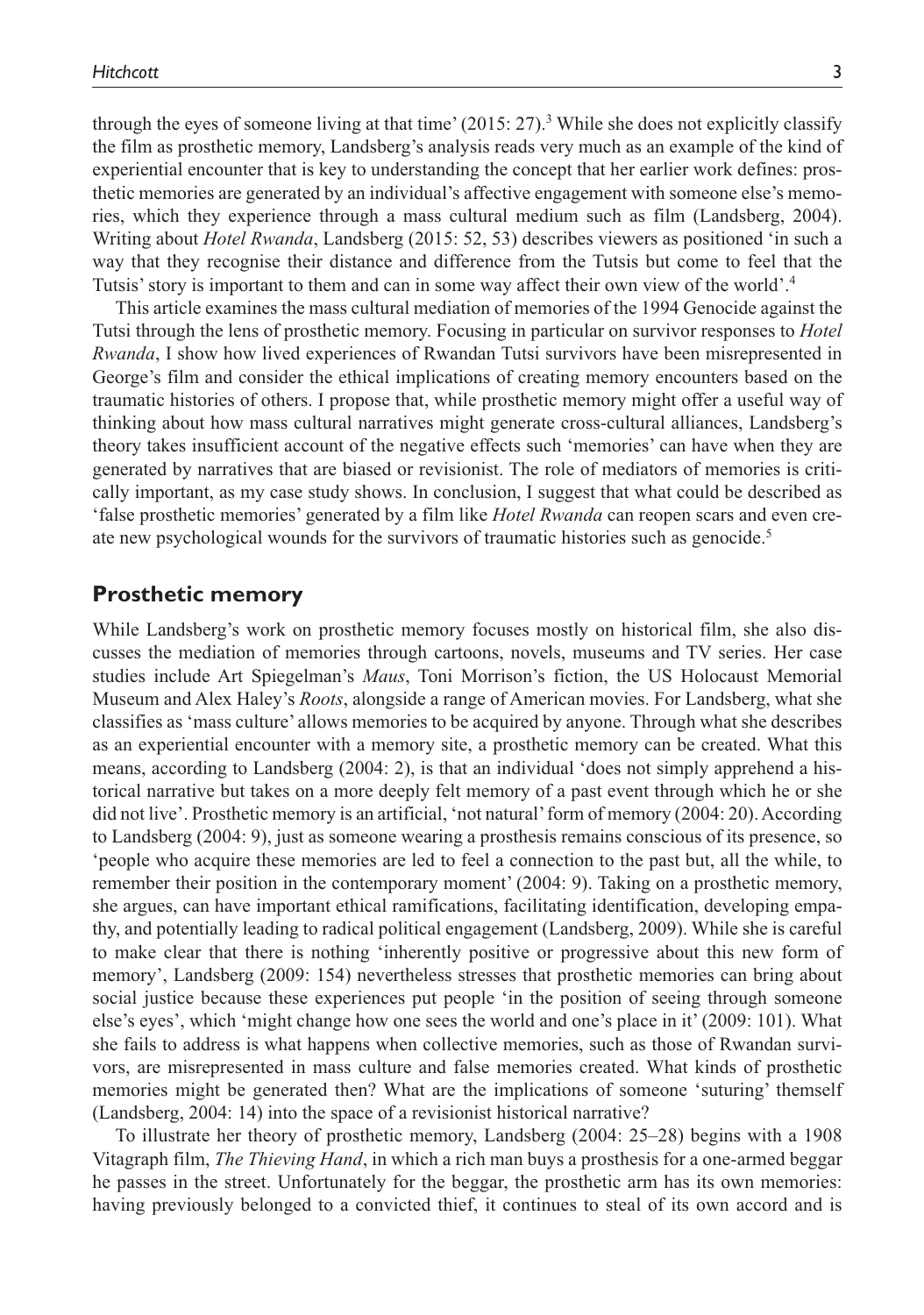eventually reunited with its original owner when the beggar ends up in jail. Landsberg uses *The Thieving Hand* to show how an individual can be transformed by the acquisition of someone else's memory (in this case, a beggar becomes a thief) through an embodied experience (in this case, wearing a prosthetic arm). But, as Landsberg ultimately concedes, the film very much emphasises the relationship between memory and an individual's lived experience since the arm cannot stop stealing, even when it is attached to someone else's body. When the arm eventually reattaches itself to its rightful owner, the film strongly suggests a relationship of authenticity between a memory and its owner, a relationship that Landsberg's theory of prosthetic memory then attempts to overturn.

Prosthetic memory does not create new memories, nor is it really a new form of shared or collective memory; rather, it describes a brief encounter with the story of someone else's lived experience as translated by a third party, just like the beggar in *The Thieving Hand* who receives a prosthetic arm that once belonged to a thief from a wealthy passer-by. According to Landsberg, (2004: 48) a prosthetic memory can sometimes – 'in the best cases' – generate cross-cultural empathy and political alliances. But this does not always happen: drawing on a more recent example, Landsberg writes about Alex Hayley's ground-breaking 1970s US TV series *Roots* that 'it enabled many whites to see through black eyes for the first time' (2004: 105). But what does it mean to see through someone else's eyes? Landsberg (2004: 106) makes it clear that prosthetic memory is linked to cross-cultural empathy, but she also suggests that it goes further than this: prosthetic memory can encourage viewers to reconsider and challenge national memory narratives. 'Seeing through someone else's eyes' (2004: 101) involves not only empathy with events in the past experienced by others, but also defamiliarisation of the present in which viewers finds themselves.<sup>6</sup> This process, Landsberg acknowledges (2015: 105), does not always generate radical political engagement: in the case of *Roots*, white American viewers developed a newfound interest in tracing their own ancestry rather than being prompted to find out more about the history of slavery. While they can be moved by the experiences of others, viewers and readers are also challenged to see themselves differently, which may – or may not – lead to progressive social change.

Landsberg is not the first to write about the power of painful memory narratives to generate alliances across differences. As she acknowledges in *Engaging the Past* (65-66), an emphasis on cross-cultural engagement (or empathy) is a dominant feature of trauma studies (Caruth, 1995: 11).7 Dominick LaCapra (1997: 267) writes about what he calls 'empathic unsettlement' in which secondary witnesses, including viewers and readers, are disturbed by what they see or read and so empathise with the victims of traumatic experiences. An extreme example of this would be what McCann and Pearlman (1990) define as 'vicarious traumatisation', a condition they have identified in some trauma counsellors and therapists and which has been picked up by some trauma theorists as a possible outcome of the viewing/reading process. Whereas LaCapra (2001: 21) stresses the separation between viewer and trauma victim, such that empathy does not become identification, E. Ann Kaplan follows McCann and Pearlman in seeing the boundary between viewer and victim as less clearly defined. Kaplan (2005: 90) writes that, while some viewers of traumatic stories experience vicarious traumatisation, others 'feel the pain evoked by empathy – arousing mechanisms interacting with their own traumatic experiences'. For Landsberg (2015: 148), empathy has an important role to play in driving social change: 'knowledge of past atrocities is understood to have the potential to shape or inform present and future political action in part by fostering empathy: a connection with another that is predicated on distance and difference, not on sameness'.

In the case of a memory narrative, the degree of empathic connection is manipulated by the extent to which the narrative is mediated. While Landsberg (2015: 72) agrees that all historical narratives are constructed and subjective, she is interested not so much in questions of authorship or narration as in formal elements of textual mediation. She does not consider the fact that all film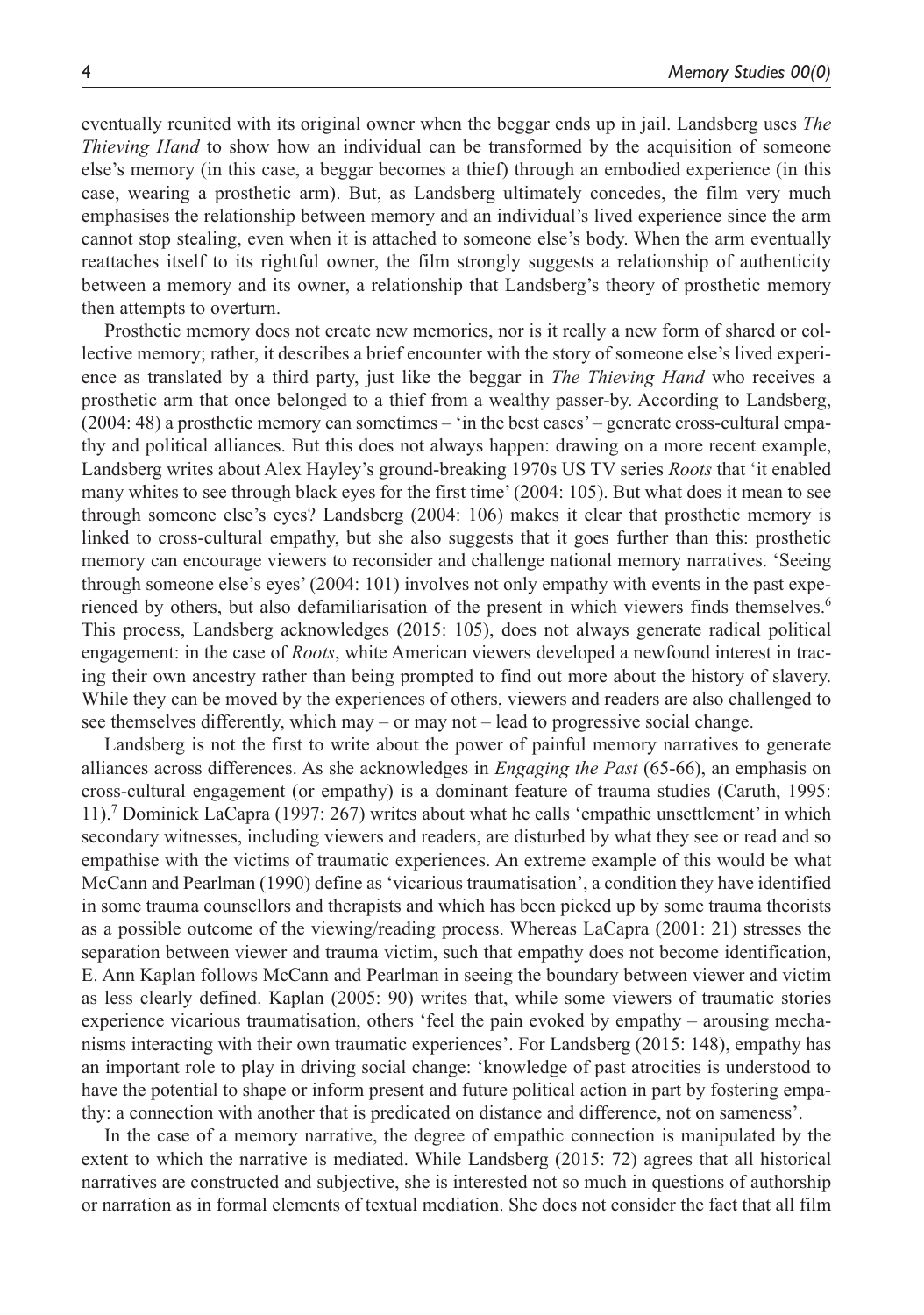narratives are mediated not only through the vision of their director, but also through that of the editor, the producer, the actors, the marketing department and the narrative voice. In the case of *Hotel Rwanda*, the viewer's experience of seeing the story of Rwandan survivors through someone else's eyes is complicated by the fact that the director of the film is a white British man and the narrative based on the story of one particular individual whose version of what happened in the hotel has been repeatedly challenged. Even Rusesabagina's status as an indigenous mediator is complex: as a Rwandan Hutu, he is not, strictly speaking, a survivor of the Genocide against the Tutsi.<sup>8</sup> However, in protecting Tutsi from the massacres by sheltering them in the hotel, he was putting his own life and that of his family at risk. Moreover, Hutu men like Rusesabagina who were married to Tutsi women, or tried to protect Tutsi were targeted by the killers as 'cockroach' lovers (Rusesabagina, 2007: 112).9

## *Hotel Rwanda*

When Landsberg writes about audiences, she seems to assume them all to be like her (western and white), despite her admission (2015: 20) that affective engagement is 'not the same for everyone'. Her conclusion that 'part of the work of the film [*Hotel Rwanda*] has to do with the viewer's being forced to grapple with his or her own relationship to historical events in Rwanda' (Landsberg, 2015: 50) fails to consider the film's reception by viewers from Rwanda. To illustrate her point, she gives the example of a recorded interview with UN Colonel Oliver (played by Nick Nolte), which is replayed in the film on a small TV screen.<sup>10</sup> In the interview, the Colonel reassures a reporter that the UN will not withdraw its troops from Rwanda. Landsberg reads this as a moment in which, although the (white western) viewer's distance from the genocide is confirmed by what she terms a 'frame narrative' – in this case, the use of the small television screen – she is nonetheless implicated in the memory process. Landsberg (2015: 52) concludes that, 'our expectations of our own role and commitment are confirmed: the UN peacekeeping force will remain'. Of course, this is not what happened in Rwanda. On 21 April 1994 (just two weeks into the genocide), the UN Security Council passed a resolution to withdraw the majority of its peacekeeping forces (Willard, 2018: 146) and this is confirmed just a few scenes later in the film when the now drunken Colonel tells the hotel manager, 'They're not gonna stay, Paul. They're not gonna stop the slaughter'.

The failure of the international community to intervene in the genocide is an important theme in the film which, according to Landsberg, creates a sense of 'obligation' among its viewers and, in doing so, potentially leads to what in her earlier work she describes as 'alliances across differences' (Landsberg, 2004: 153): 'We have a relationship of obligation to these others [Rwandans] precisely because [. . .] – despite our geographic and cultural difference from them – they are literally asking us for help' (Landsberg, 2015: 54). While Landsberg is right to draw attention to *Hotel Rwanda*'s cinematic attempts to foreground the western superpowers' collective failure to stop the genocide in 1994, the suggestion that prosthetic memories foster a sense of obligation in their owners (in this case, white western viewers) comes uncomfortably close to what Teju Cole (2012) calls the 'whitesavior industrial complex' (Cole, 2012). While, if we follow Landsberg's definition, we are encouraged to acknowledge our shared responsibility in the genocide as citizens of the world, prosthetic memory leaves us with a lingering sense of duty not to repeat the mistakes of our privileged past and to protect people in vulnerable nations in the future. As Cole explains and Landsberg's analysis demonstrates, the white saviour complex is 'not about justice. It is about having a big emotional experience that validates privilege' (Cole, 2012).

Big emotional experiences are central to the theory of prosthetic memory, which focuses on bodily engagement, on 'feeling' (Landsberg, 2015: 54). As Marco Abel (2006: 382) notes in his review of *Prosthetic Memory*, Landsberg is more concerned with the '*realness of experienc*e'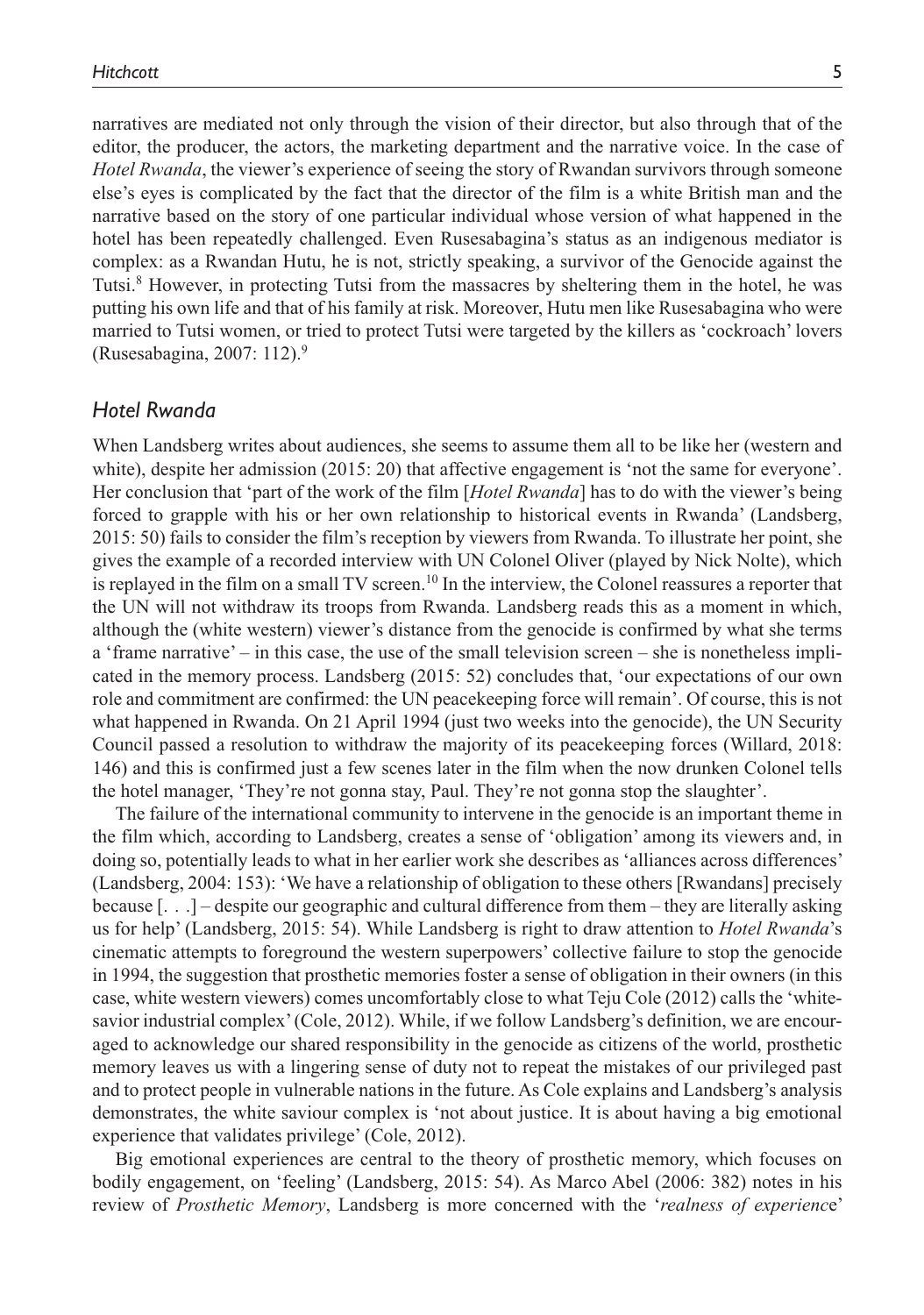generated by the memory encounter than with the authenticity of the memories that generate this experience. Indeed, while Landsberg (2015: 48) acknowledges in her book that the historical narrative of *Hotel Rwanda* has been challenged, she does so only in a single sentence and accompanying footnote, comparing the criticisms of George's film with those of many other historical films. While she convincingly demonstrates how the film draws attention to the ways in which the events of 1994 were mediated to the Rwandan people and the international community (most notably through the radio), and how this reminds us that the story is now being mediated to viewers through the medium of film, she does not consider the mediation of the narrative by Paul Rusesabagina, the former manager of the hotel. This is an important omission when we realise that, as Khor (2016: 60) confirms, Rusesabagina was instrumental in shaping the presentation of himself and his story in *Hotel Rwanda*, acting as consultant to George the director, and having meetings with the screenwriter, Keir Pearson, in the pre-production phase. Furthermore, George has described the film as based on the 'authentic testimony' of the former hotel manager, a claim which, as Dokotum (2013: 132) rightly suggests has, 'far-reaching consequences on genocide memory, the healing of the survivors of Mille Collines, and postgenocide reconciliation'.<sup>11</sup>

# **Survivors' stories**

In his testimony *Inside the Hotel Rwanda: The Surprising True Story and Why it Matters*, genocide survivor and former Rwandan public prosecutor Edouard Kayihura, who sheltered in the Hôtel des Mille Collines during the genocide, condemns George's film as 'present[ing] a story filled with falsehoods' (Kayihura and Zukus, 2014: xxxi). Another testimony by fellow survivor Ancilla Mukangira, who was brought to the hotel for safety by Senegalese UNAMIR Captain Mbaye Diagne, describes how she walked out of the film in disgust because 'Hotel Rwanda shows neither the horrors we experienced nor the way Paul Rusesabagina frustrated our efforts to find a way out of that terrible situation' (Ndahiro and Rutazibwa, 2008: 49). Mukangira's account of her time in the Mille Collines is included in Alfred Ndahiro and Privat Rutazibwa's 2008 book published in response to the success of *Hotel Rwanda*. 12 In this book, 74 survivors give statements about living in the hotel for their own safety, most of them testifying that Rusesabagina charged them for rooms and made them pay for food and drink. If they had no money, refugees were asked to sign pledges that they would repay the manager once the genocide had ended.

Although Rusesabagina in his autobiography, *An Ordinary Man* (2006: 137), denies charging refugees for rooms, former hotel employees corroborate the survivors' statements and confirm that Rusesabagina disconnected all the telephone lines to the hotel except the one to his own office. They add that he refused to grant refugees permission to use the phone, even when this might have led to them being evacuated from the hotel (Ndahiro and Rutazibwa, 2008: 41–66). Serge Rusagara, who was 14 in 1994, describes how he and other Tutsi children were only allowed into the hotel when some of the adult refugees pledged to pay for their food and accommodation (Ndahiro and Rutazibwa, 2008: 52, 53).13 Another survivor, Immaculée Mukanyonga describes how the refugees were refused water if they had no money, so were forced to drink from the hotel pool (Ndahiro and Rutazibwa, 2008: 54). 14 This claim and all the others are corroborated in fellow survivor Kayihura's separately published 2014 testimony (Kayihura and Zukus, 2014: 73).

Survivors' statements also confirm that members of the genocidal government, the army and the interahamwe militia often visited the hotel as guests of the manager. Védaste Rubangura recounts how a bomb was found between his and his children's room in the hotel, which he claims must have been placed there by Rusesabagina's guests (Ndahiro and Rutazibwa, 2008: 59). Other evidence relating to the manager presented by Ndahiro and Rutazibwa (2008: 62–69) suggests an even greater degree of complicity with the genocidal government of Rwanda, including working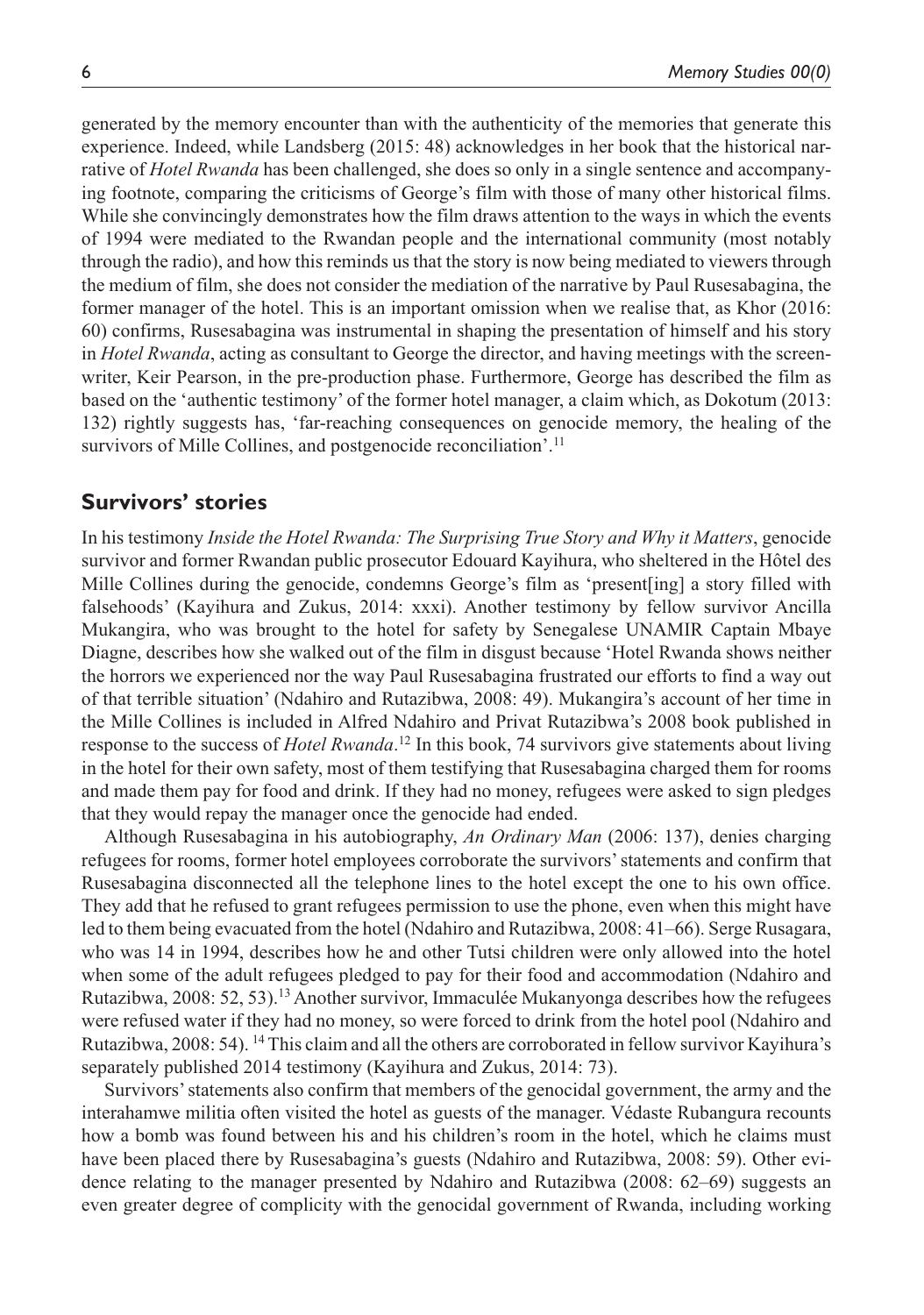for the intelligence services and passing on information to the genocidaires.15 Furthermore, statements from some of the UN peacekeepers who were stationed outside the Mille Collines, including General Roméo Dallaire, describe how Rusesabagina tried his very best to have them removed (Kayihura and Zukus, 2014: 102).<sup>16</sup>

## **Memory competition**

In 2006, just two years after the release of *Hotel Rwanda*, Rusesabagina published his autobiography, *An Ordinary Man*, co-authored with American freelance journalist and writer, Tom Zoellner. First published in the US by Penguin (Rusesabagina, 2006), the book was released the following year by Bloomsbury in the UK (Rusesabagina, 2007). The cover of the original Penguin version presents the book as 'An Autobiography' by Paul Rusesabagina 'who inspired the film Hotel Rwanda'. One year later, the Bloomsbury version removes the generic description of the book as an autobiography, describing the book instead as 'the true story behind Hotel Rwanda'. This intriguing shift from the presentation of Rusesabagina's text as autobiography to the 'true story' behind George's film maps the way in which the hotel manager seems to have quickly adopted the version of himself created by the film. Despite Rusesabagina's (2007: 242) repeated attempts in the autobiography to position himself as an ordinary man who never saw himself as a hero, Rusesabagina does seem to have become, as Ndahiro and Rutazibwa suggest (2008: 89), a 'hero made in Hollywood'. Certainly, the character of the hotel manager is at the centre of the film. Whereas Landsberg (2015: 48) focuses on the way in which the viewer's implication in the film goes beyond simple identification with characters, the majority of film critics emphasise the humanity and courage of the central character, describing Rusesabagina as 'risk[ing] everything in an uncommon act of courage' (Clinton, 2004), the 'designated hero and moral grounding wire' (Holden, 2004), 'brave and honourable' (Winter, 2005) with a 'neat and tidy brand of heroism' (Brooks, 2005).

Despite many years of genocide survivors campaigning to out Rusesabagina as a false hero, he has received numerous awards for the humanitarian actions carried out by his fictional representative in George's film, including a US presidential medal delivered by George W. Bush. When they heard of his nomination in 2011 for the prestigious Lantos Human Rights prize, Rwandan survivor associations IBUKA, AVEGA and GAERG mounted formal protests including an online petition, but the prize was awarded to Rusesabagina despite the survivors' condemnation. Njoya (2011) explains the decision by the Lantos Foundation as a reflection of the US public's ignorance about Rwanda, suggesting that 'the release of *Hotel Rwanda* marked the first time a larger American public heard about the genocide. Clinton had done a mighty good job of preventing the UN from declaring the slaughter genocide'. Survivor Jean de la Croix Ibambasi confirms this when he states that 'Rusesabagina has exploited the naivety and ignorance of the Western world' (Ndahiro and Rutazibwa, 2008: 61). Since the film's release, Rusesabagina's post-genocide identity seems to have been constructed on the basis of Don Cheadle's representation of him in the film: Rusesabagina has become 'the real-life hero of Hotel Rwanda'.<sup>17</sup> In this case, it seems that prosthetic memory has created not just misplaced affective engagement but also illegitimate celebrity. By taking on the false prosthetic memory of what happened in the Mille Collines hotel, viewers suture Rusesabagina into that memory as a hero of the genocide.

Since 1994, the history of Rwanda has become something of a memory competition, a concept that Rothberg (2009: 7) describes as an 'ugly contest of comparative victimization'. This ugly contest is played out in both scholarship and (social) media as a highly polarised debate: on the one hand, there are those who accept the Rwandan national narrative of the Genocide against the Tutsi; on the other, those who seek to revise that narrative by claiming the retaliatory killings carried out by the RPF against presumed Hutu perpetrators and their families as another genocide, and/or by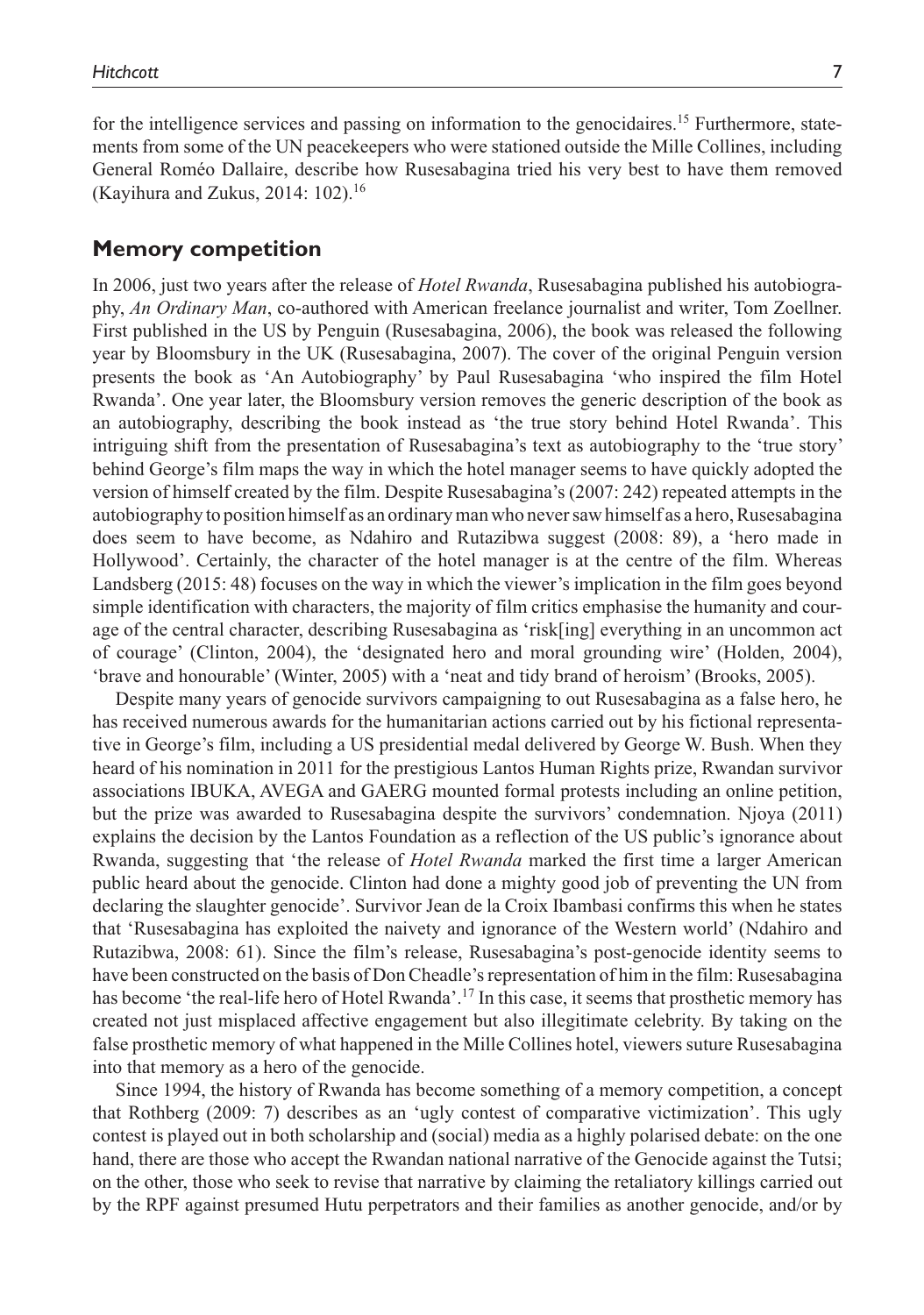challenging the number of Tutsi victims. As the Rwandan priest and human rights activist André Sibomana (1997: 117) puts it, 'They are trying to outbid each other'. While *Hotel Rwanda* does not deny that the Genocide against the Tutsi happened, the film has generated yet another version of the Rwandan memory competition in which survivors from the hotel strongly contest the narrative created by George and Rusesabagina.

In *Prosthetic Memory*, Landsberg (2004: 146) describes audiences today as 'consumers' of memories: she writes about how we can choose which memory to access (for example, which movie to watch) and then choose again whether or not to take on that memory for ourselves in prosthetic form. If, as she claims, such representations can potentially promote ethical engagements with other people's history, then how do we make informed choices when the memories are not our own? As Huyssen (2003: 17) reminds us, 'many of the mass-marketed memories we consume are "imagined memories"', which he describes as 'pillaged from the archive' (166), separate and distinct from memories grounded in lived experience. Huyssen's distinction between 'lived' and 'imagined' memories offers a useful starting point for thinking about false prosthetic memory which, I argue, emerges when a viewer or reader adopts a revisionist imagined memory of someone else's lived experience.

# **False prosthetic memories**

Scholars investigating the malleability of human memory have shown that, as Loftus (2005: 365) writes, 'misinformation can enter consciousness and can cause contamination of memory'. Memories that are false can become stories that are remembered (Loftus and Pickrell, 1995: 725).<sup>18</sup> Of course, the concept of false memory further complicates Landsberg's theory: if through the creation of prosthetic memories, false narratives win the memory contest, then the consumers of those memories potentially – and unwittingly – become complicit in revising the narrative of the genocide. Since 1994, the fight to combat revisionism has been a top priority for the Rwandan government and for genocide survivors. It underpins the ongoing commitment to large-scale commemoration (*Kwibuka*) events as well as the decision to display the bones and skulls of victims at many of the country's memorial sites. Survivors play a key role in genocide commemoration, acting as guides at memorials and giving testimony during *Kwibuka* events all around the world.

The fight against revisionism is also what has prompted many survivors to write about their experiences, most commonly in the form of testimony, but also as fiction. Rwandan survivor and author Camille Karangwa (2003: 6) prefaces his novel *Le Chapelet et la machette*, [The Rosary and the Machete], published just 9 years after the genocide, with a statement against revisionism: 'Il est regrettable de voir que certaines personnes nient toujours ou minimisent sciemment le génocide rwandais. Cela déroute tout le monde et porte un coup dur au Rwanda qui lutte actuellement pour sa reconstruction globale' [It is unfortunate that people deny or knowingly minimise the Rwandan genocide. It throws everyone off course and really hurts Rwanda which is currently fighting to rebuild itself completely].<sup>19</sup> Karangwa's aim, he explains, is for readers to experience the kind of experiential encounter Landsberg describes as the origin of prosthetic memory. He writes, 'Notre souhait est que le lecteur sonde et pénètre lui-même le fond du génocide rwandais' [I hope that readers will probe and penetrate the depths of the Rwandan genocide for themselves] (Karangwa, 2003: 120).

Landsberg, however, goes further than Karangwa in her analysis of how we carry the memories of others. Whereas Karangwa invites his reader to experience the genocide through his fictionalised account and be unsettled by what she reads, Landsberg describes readers and viewers as permanently changed by affective engagement with other people's memories.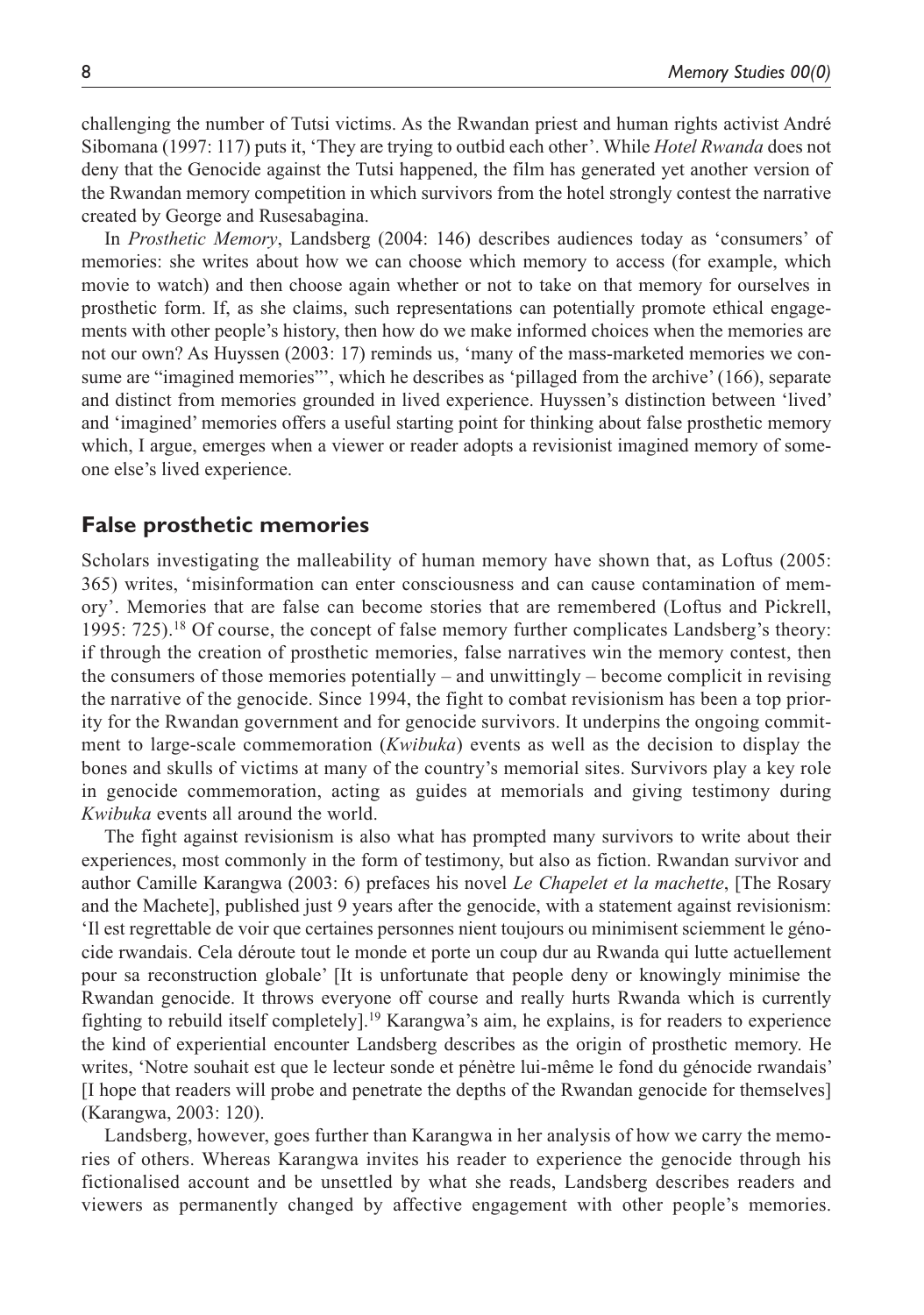Prosthetic memories, she writes, 'derive from a person's mass-mediated experience of a traumatic event of the past' (Landsberg, 2004: 19) but 'like an artificial limb, [they] often mark a trauma' (2004: 20). This suggestion that non-Rwandans might be traumatised by their experience of a mediated representation of the genocide is a polemical one and pushes the concept of prosthetic memory into the realm of vicarious traumatisation. Meaningful prosthetic memories for Landsberg are those that leave a scar – in this case, the suggestion would be that viewers of *Hotel Rwanda* would be scarred by their traumatic experience of watching the film. Yet, Landsberg's theory fails to consider the scars that might be left on survivors by revisionist retellings of their stories.

False prosthetic memories can screen us against the horror of what really happened in Rwanda in 1994 and prevent understanding of the specific lived memories of survivors of the genocide. Of course, Karangwa's invitation to his reader to engage actively with a fictionalised version of his own memories might also be read as an encouragement to acquire a prosthetic memory: empathising with unfamiliar events and seeing 'through another's eyes'. There are, however, some important differences: Karangwa's novel, unlike *Hotel Rwanda*, is not a mass mediatised representation of the Genocide against the Tutsi and his text presents documentary evidence of Karangwa's own lived experience. Furthermore, Karangwa's novel is not mediated through the eyes of a white British film director and his production team. Unlike George's film, Karangwa's book is presented not as a true story, but as a work of fiction, yet it also contains a series of personal photographs: pictures of the author, his wife, and the ruins of his former family home and his grandfather's house, both destroyed in the genocide. Unlike *Hotel Rwanda*, Karangwa's text does not invite its audience to accept without question a fictionalised memory narrative. This is not to say that fiction cannot elicit empathy or create prosthetic memories that lead to positive political action. On the contrary, I suggest that inviting a reader to imagine a traumatic experience through fiction can be an extremely powerful way of generating affect and mobilising engagement. Like many fictional responses to the Genocide against the Tutsi (Hitchcott, 2015: 191), Karangwa's novel strongly implicates the reader and invites them to reflect on their own role in the processes of acknowledgement and commemoration. Like the bones and skulls exhibited at memorials in Rwanda – often without explanation – Karangwa's documentary evidence both corroborates his fictional story and, through what I have elsewhere identified as a 'documentary pact' (Hitchcott, 2019), compels readers to interpret the evidence for themselves.

# **Conclusion**

This article does not set out to dismiss all popular cultural forms of remembrance. It agrees with Huyssen (2003: 18) that we can no longer talk or think about memory without considering the influence of new media, just as it is no longer appropriate or useful to dismiss memories mediated through popular, globalised cultural forms. Yet, although traumatic memory and entertainment memory often occupy the same public space, this article has shown that the memory industry must be treated with caution. A powerful and more recent example of the pain that mass cultural revisionist memories can evoke occurred on 12 April 2019, just 5 days into the annual period of commemoration of the Genocide against the Tutsi, when French broadsheet *Le Monde* published a cartoon by Serguei simply entitled 'Rwanda'. The image, a single frame, depicted two semi-naked, headless men fighting with machetes while, in the foreground, their severed heads lay on the ground, one head speaking to the other, asking, 'Et si on se réconciliait?' [How about reconciliation?] The image was immediately posted on Twitter by Franco-Rwandan activist, Jessica Mwiza, with the following comment: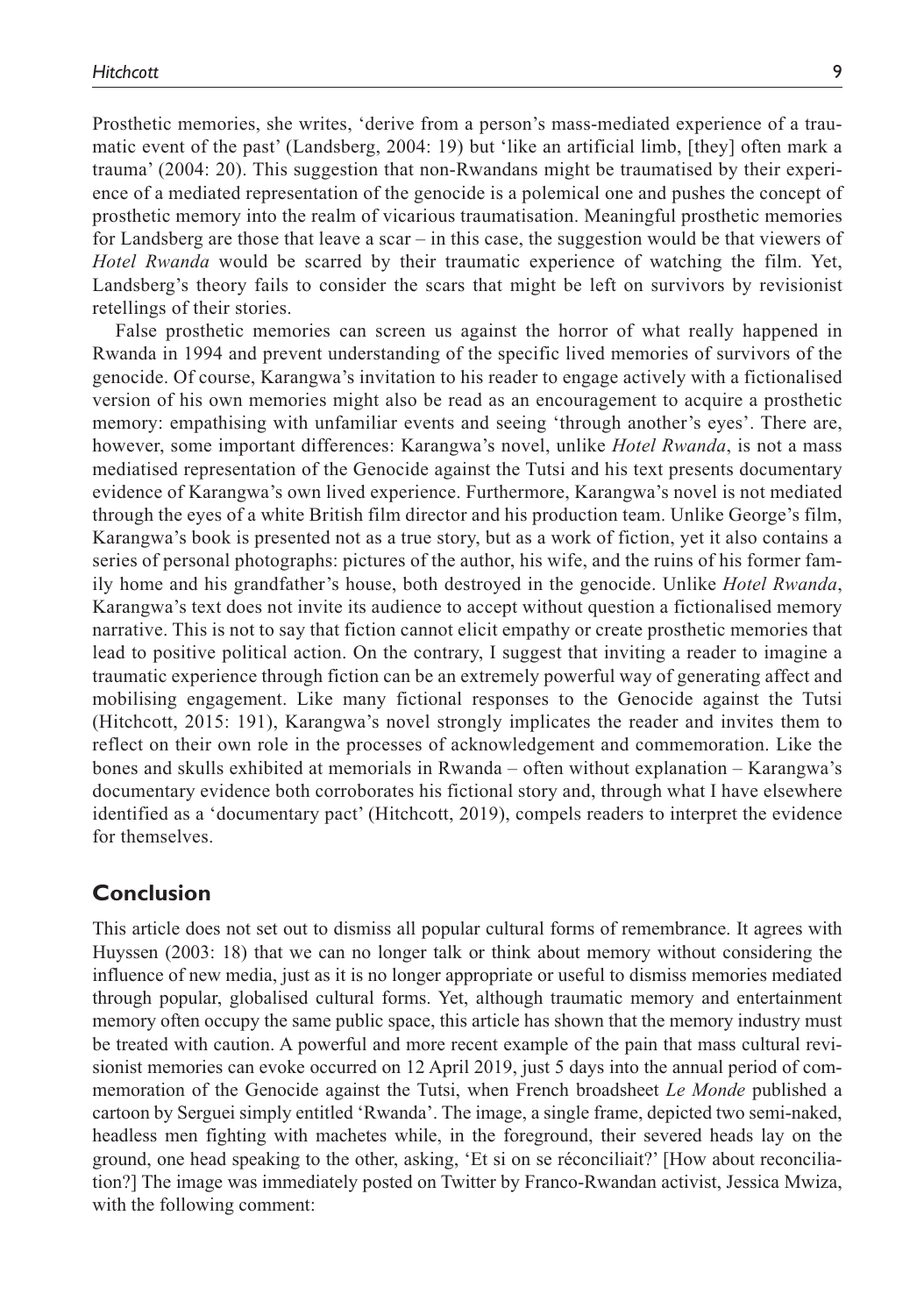Le génocide c/les tutsi: des décennies de préparation par les intellectuels extrémistes. +d'1 million de morts. 25 ans de recherches scientifiques depuis 94. @lemondefr a mis 5 min à piétiner notre histoire en utilisant l'imagerie génocidaire et négationniste. #RwOT #Kwibuka25

[The genocide against the Tutsi: decades of preparation by extremist intellectuals. +1m dead. 25 years of academic research since 94. Le Monde took 5 mins to trample on our history using genocidal and negationist imagery. #RwOT #Kwibuka25]

Mwiza's tweet was retweeted 854 times, liked 987 times, and provoked 83 Twitter comments, including calls for legal action against *Le Monde*. Later that day, the newspaper's editor Jérôme Fenoglio (2019) withdrew the cartoon from the online edition and published an apology on *Le Monde's* website. In his apology, Fenoglio condemns the cartoon as an 'inappropriate' mediation of memory that should not have been published. He also acknowledges that this particular representation upset members of the Rwandan community, echoing Mwiza's claim that Sergeui's image 'trampled' on Rwandans' painful past.

Whereas commemorative cultural works can, as Huyssen (2003) shows, help individuals to work through traumatic memories, revisionist memorial narratives can have the opposite effect, particularly if they then become normalised through processes of mass dissemination and prosthesis. False prosthetic memories can reopen the wounds of those with lived experience as they struggle to challenge and disprove the revisionist 'memories' created and adopted by others. *Hotel Rwanda* is a powerful example of this. Kayihura describes the distress he and his fellow survivors experienced after watching the filmic version of their story and their subsequent desire to challenge the narrative: 'We all felt the need to correct the record, to let the world know where the film had gone wrong. But would listen?' (Kayihura and Zukus, 2014: xxxii). Just as the genocide in Rwanda was not acknowledged by the international community in 1994 (Stanton, 2004: 218–220), so the survivors of the Mille Collines hotel feel that their own memory stories, eclipsed by George's successful film, have not been heard.

Mass cultural representations can, as Landsberg, suggests, bring audiences closer to other people's memories, invoking empathy and the possibility of social change. But they can also be harmful if they encourage us to take on prosthetic memories without critical interrogation. Indeed, Landsberg's (2015: 155) work reminds us not to underestimate the power of visual media to convince viewers that a particular memory narrative is 'truth'. Yet, while she advocates for 'the possibility of a responsible mass cultural transmission of memory' (2004: 111), she does not interrogate the position of the producers of those mass cultural products she identifies as transmitters of prosthetic memory. The choice of *Hotel Rwanda* as a film in which viewers should 'make sense of the historical circumstances and use that knowledge to inform the way they will act in future' (Landsberg, 2015: 48) exposes cracks in prosthetic memory as an ethical framework. While, as Landsberg suggests, prosthetic memories can be helpful if they lead to empathy and political alliances, it is important to remember that prosthetic memories are not really memories at all. Berger (2007: 605) suggests that 'much of what [Landsberg] calls "memory" would better be called "knowledge"' but of course this knowledge is never objective. These so-called 'memories' are, like the thieving hand, artificial, unreliable, and sometimes revised or even false accounts of the lived experiences of others. In the case of a film like *Hotel Rwanda*, prosthetic memory proves to be a problematic theoretical tool.

#### **Declaration of Conflicting Interests**

The author(s) declared no potential conflicts of interest with respect to the research, authorship, and/or publication of this article.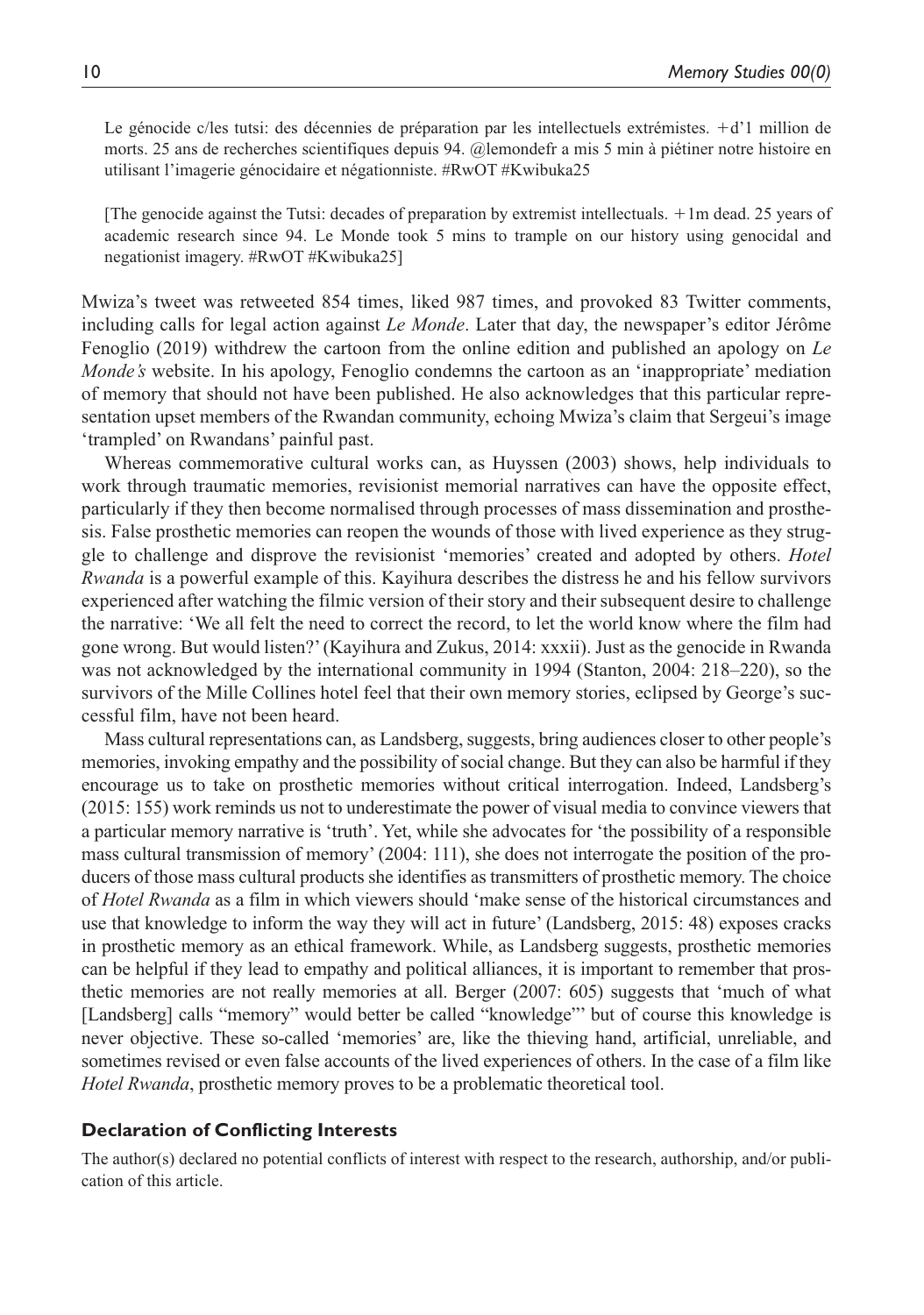# **Funding**

The author(s) received no financial support for the research, authorship, and/or publication of this article.

# **ORCID iD**

Nicki Hitchcott **b** <https://orcid.org/0000-0001-5416-8747>

# **Notes**

- 1. Ndahiro and Rutazibwa's (2008) book is now out of print.
- 2. For a discussion of prosthetic memory, see the forum dedicated to Landsberg's (2004) book in *Rethinking History*. The issue contains two articles by Berger (2007) and Munslow (2007) followed by Landsberg's (2007) response.
- 3. Throughout the book Landsberg wrongly dates the film as 1994 (the year of the Genocide against the Tutsi).
- 4. Landsberg (2015: 32) also discusses *Hotel Rwanda* in a chapter which describes cinema as a key site for 'the acquisition of what [she has] called prosthetic memories'.
- 5. Thanks to my colleague Margaret-Anne Hutton and the anonymous *Memory Studies* reviewers for their comments on an earlier draft of this article.
- 6. Reading Landsberg through Levinas, Abel (2006: 385) warns that seeing through someone else's eyes can be 'akin to a kind of subjective imperialism in which my-seeing-through-the-other's-eyes ends up controlling the others' vision'.
- 7. Although he does not make reference to Landsberg's 2004 book, Rothberg (2009: 19) also demonstrates how memories are 'difficult to contain in the moulds of exclusivist identities' and can lead to 'unexpected acts of empathy and solidarity'.
- 8. The Rwandan government's decision to rename the 1994 genocide as the 'Genocide against the Tutsi' was ratified by the United Nations General Assembly in 2018. Although both the UN and the Rwandan government acknowledge that many Hutu were targeted and killed, the renaming makes it difficult for Rwandan Hutu to be identified as survivors.
- 9. 'Cockroaches' (*Inyenzi* in Kinyarwanda) was the name given to the Tutsi by the genocidaires. Rusesabagina's wife Tatiana is a Rwandan Tutsi.
- 10. Colonel Oliver in the film represents Lieutenant General Roméo Dallaire who was Force Commander of UNAMIR, the UN peacekeeping force in Rwanda during the genocide.
- 11. Pearson (2005: 21) notes that George purchased Rusesabagina's life rights. Rusesabagina (2007: 241) himself describes the film as 'very close to the truth'.
- 12. Alfred Ndahiro is an adviser to Rwandan President Paul Kagame who has openly denounced Rusesabagina as a fraud (Waldorf, 2009: 102).
- 13. Rusagara also gives testimony in Kayihura and Zukus (2014: 65–67).
- 14. According to Rusesabagina (2007: 140, 146), all the amenities except the phone line to the fax machine were disconnected by the genocidaires.
- 15. According to Rusesabagina (2007: 189), when he organised a failed attempt to evacuate some of the refugees, including his wife and children, he heard their names broadcast on the hate radio station RTLM and speculated that someone must have stolen the list or purchased it from the Rwandan army or the UN.
- 16. Conversely, Rusesabagina (2007: 99, 100) criticises Dallaire and the UN mission for failing to protect him and his family when the genocide first began and then later claims his request for more UN soldiers to be stationed at the hotel was refused (132) until his last night in the hotel (193).
- 17. See the mission statement of the Hotel Rwanda Paul Rusesabagina Foundation. Available at [https://www.](https://www.facebook.com/pg/Hotel-Rwanda-Rusesabagina-Foundation-107533569296635/about/?ref=page_internal) [facebook.com/pg/Hotel-Rwanda-Rusesabagina-Foundation-107533569296635/about/?ref=page\\_inter](https://www.facebook.com/pg/Hotel-Rwanda-Rusesabagina-Foundation-107533569296635/about/?ref=page_internal)[nal](https://www.facebook.com/pg/Hotel-Rwanda-Rusesabagina-Foundation-107533569296635/about/?ref=page_internal) (accessed 19 September 2019). In an interesting discussion of what he calls intertextual 'contamination', Dokotum (2013: 137) notes that the principal source of reference in Rusesabagina's autobiography, *An Ordinary Man*, is the screenplay of *Hotel Rwanda*.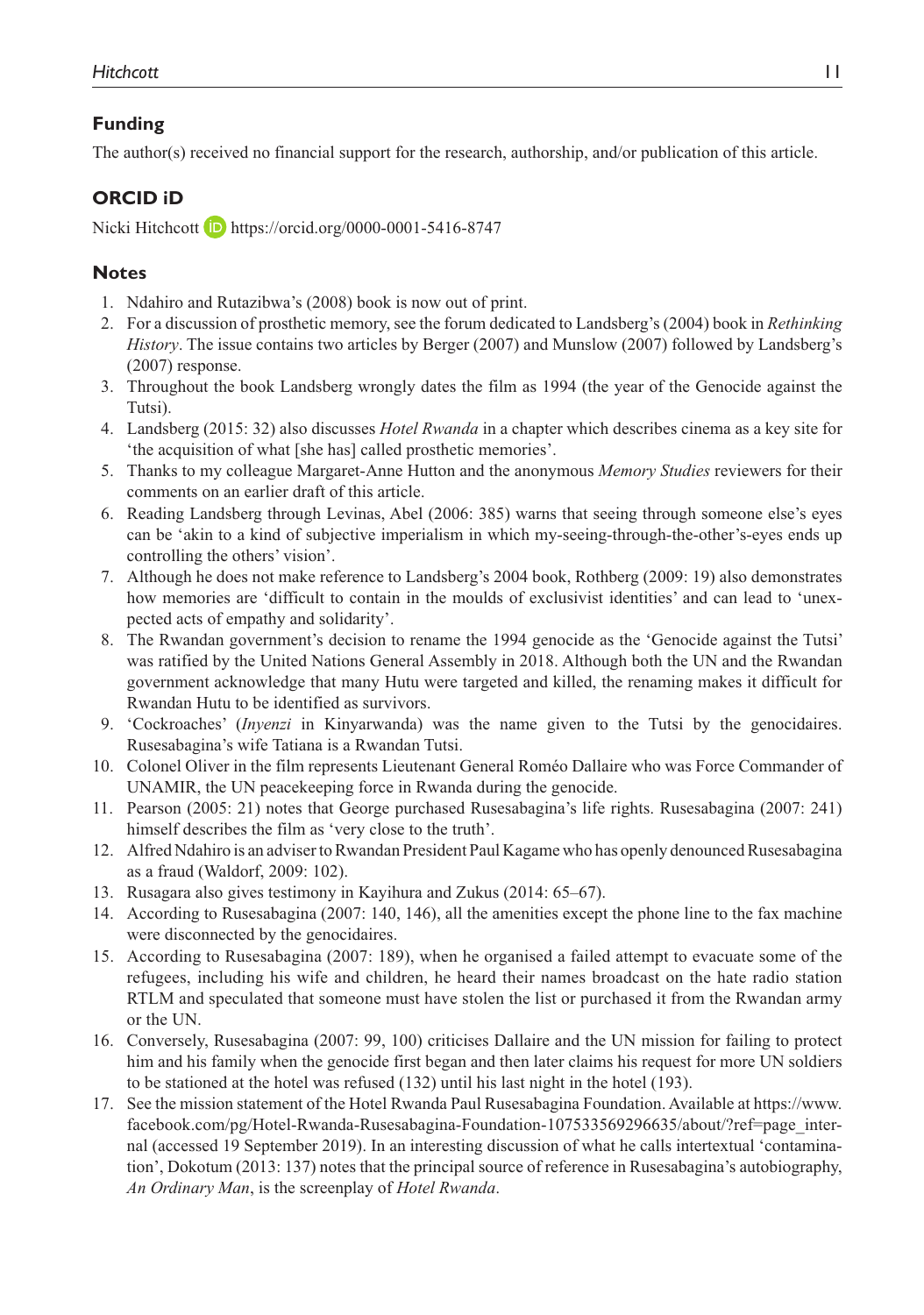- 18. For film scholar Tybjerg (2016), the very concept of prosthetic memory is contaminated by notions of fraudulence and brainwashing, grounded as it is in science fiction films about false memories (*Blade Runner* and *Total Recall)*.
- 19. Karangwa's novel is the first fictional work published in French by a Rwandan author in response to the genocide (Hitchcott, 2015: 42).

## **References**

- Abel M (2006) A review of 'prosthetic memory: the transformation of American remembrance in the age of mass culture'. *Quarterly Review of Film and Video* 23(4): 377–388.
- Andermahr S (2016) *Decolonizing Trauma Studies: Trauma and Postcolonialism*. Basel: MDPI.
- Aoki E and Jonas KM (2016) Collective memory and sacred space in post-genocide Rwanda: reconciliation and rehumanization processes in Mureithi's *Icyizere. Journal of International and Intercultural Communication* 9(3): 240–258.
- Bennett J and Kennedy R (2003) *World Memory: Personal Trajectories in Global Time*. Basingstoke: Palgrave Macmillan.
- Berger J (2007) Which prosthetic? Mass media, narrative, empathy, and progressive politics. *Rethinking History* 11(4): 597–612.
- Brooks X (2005) Hotel Rwanda. *The Guardian*, 25 February. Available at: [https://www.theguardian.com/](https://www.theguardian.com/film/News_Story/Critic_Review/Guardian_review/0,4267,1424463,00.html) [film/News\\_Story/Critic\\_Review/Guardian\\_review/0,4267,1424463,00.html](https://www.theguardian.com/film/News_Story/Critic_Review/Guardian_review/0,4267,1424463,00.html) (accessed 1 November 2019).
- Caruth C (1995) Trauma and experience. In: Caruth C (ed.) *Trauma: Explorations in Memory*. Baltimore, MD: Johns Hopkins University Press, pp. 3–12.
- Caruth C (1996) *Unclaimed Experience: Trauma, Narrative, and History*. Baltimore, MD: Johns Hopkins University Press.
- Cieplak P (2017) *Death, Image, Memory: The Genocide in Rwanda and its Aftermath in Photography and Documentary Film*. Basingstoke: Palgrave Macmillan.
- Clinton P (2004) Review: 'Hotel Rwanda' amazing, gripping. CNN.com, 29 December. Available at: [http://](http://edition.cnn.com/2004/SHOWBIZ/Movies/12/29/review.rwanda/index.html) [edition.cnn.com/2004/SHOWBIZ/Movies/12/29/review.rwanda/index.html](http://edition.cnn.com/2004/SHOWBIZ/Movies/12/29/review.rwanda/index.html) (accessed 28 October 2019).
- Cole T (2012) The white-savior industrial complex. *The Atlantic*, 21 March. Available at: [https://www.theat](https://www.theatlantic.com/international/archive/2012/03/the-white-savior-industrial-complex/254843/)[lantic.com/international/archive/2012/03/the-white-savior-industrial-complex/254843/](https://www.theatlantic.com/international/archive/2012/03/the-white-savior-industrial-complex/254843/) (accessed 28 October 2019).
- Craps S (2013) *Postcolonial Witnessing: Trauma out of Bounds*. Basingstoke: Palgrave Macmillan.
- Craps S and Buelen G (2008) Introduction: postcolonial trauma novels. *Studies in the Novel* 40(1–2):  $1 - 12$ .
- Dokotum OO (2013) Re-membering the Tutsi Genocide in *Hotel Rwanda* (2004: implications for peace and reconciliation. *African Conflict and Peacebuilding Review* 3(2): 129–150.
- Fenoglio J (2019) Un dessin inapproprié. *Le Monde*, 12 April. Available at: [https://www.lemonde.fr/afrique/](https://www.lemonde.fr/afrique/article/2019/04/12/rwanda-un-dessin-inapproprie_5449590_3212.html) [article/2019/04/12/rwanda-un-dessin-inapproprie\\_5449590\\_3212.html](https://www.lemonde.fr/afrique/article/2019/04/12/rwanda-un-dessin-inapproprie_5449590_3212.html) (accessed 28 October 2019).
- George T (2005) My Promise. In: George T (ed.) *Hotel Rwanda: Bringing the True Story of an African Hero to Film*. New York: Newmarket Press, pp. 23–29.
- Gilbert C (2018) *From Surviving to Living: Voice, Trauma and Witness in Rwandan Women's Writing*. Montpellier: Presses universitaires de la Méditérrané.
- Hartman GH (1995) On traumatic knowledge and literary studies. *New Literary History* 26(3): 537–563.
- Hirsch M (2012) *The Generation of Postmemory*. New York: Columbia University Press.
- Hitchcott N (2015) *Rwanda Genocide Stories: Fiction after 1994*. Liverpool: Liverpool University Press.
- Hitchcott N (2019) The unbelievable truth about Rwanda. *Australian Journal of French Studies* 56(2): 201– 217.
- Holden S (2004) Holding a moral center as civilization fell. *The New York Times*, 22 December. Available at: <http://movies2.nytimes.com/2004/12/22/movies/22hote.html>(accessed 1 November 2019).

Hotel Rwanda (2004) *Terry George*. USA.

Huyssen A (2003) *Present Pasts: Urban Palimpsests and the Politics of Memory*. Stanford, CA: Stanford University Press.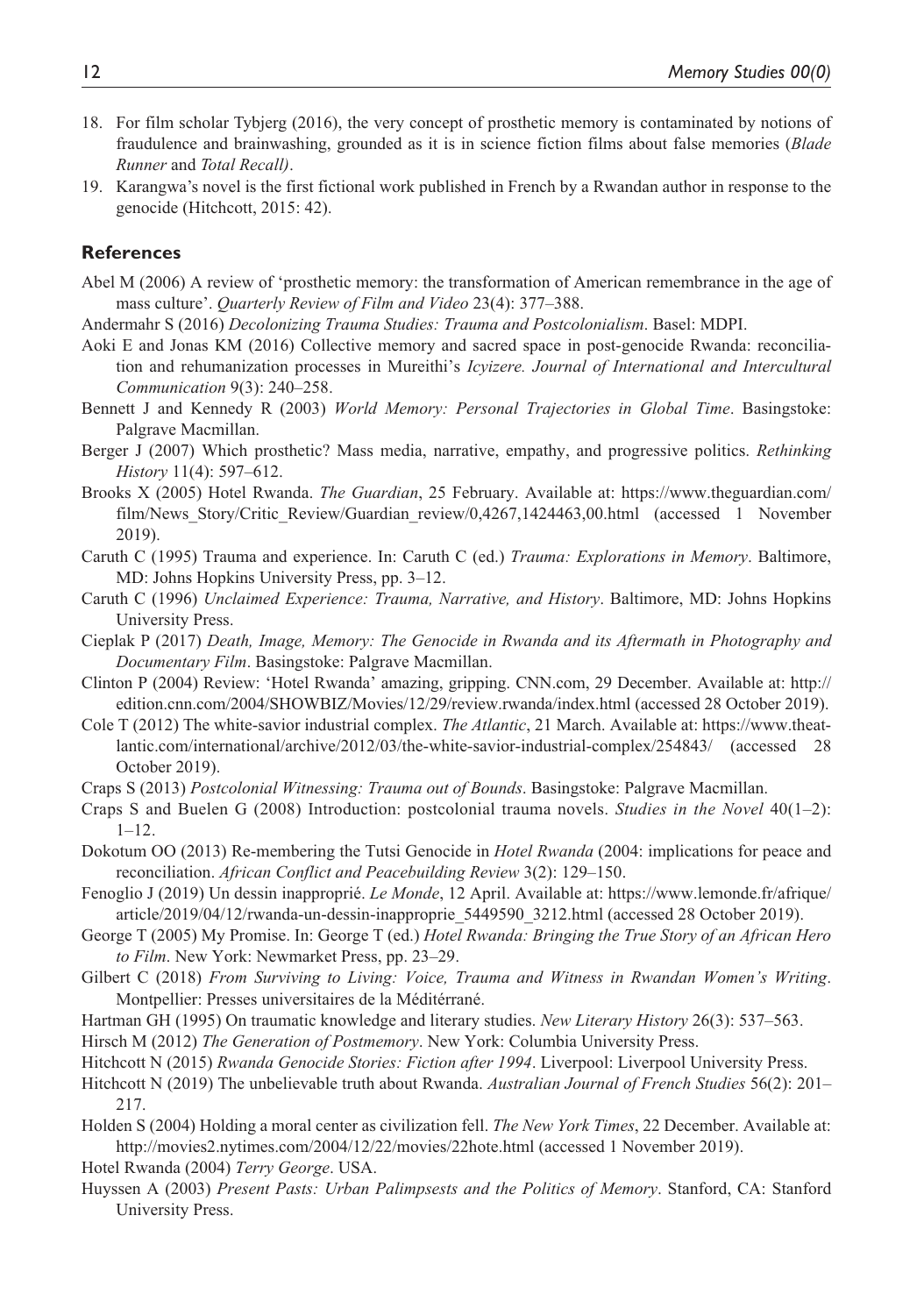- Kaplan EA (2005) *Trauma Culture: The Politics of Terror and Loss in Media and Literature*. Piscataway, NJ: Rutgers University Press.
- Karangwa C (2003) *Le Chapelet et la machette: sur les traces du génocide rwandais*. Pretoria: Editions du jour.
- Kayihura E and Zukus K (2014) *Inside the Hotel Rwanda: The Surprising True Story and Why it Matters*. Dallas, TX: Ben Bella Books.
- Khor L (2016) *Human Rights Discourse in a Global Network: Books Beyond Borders*. Abingdon, Oxon: Routledge.
- LaCapra D (1997) Lanzmann's Shoah: 'here there is no why'. *Critical Inquiry* 23(2): 231–269.
- LaCapra D (2001) *Writing History, Writing Trauma*. Baltimore, MD: Johns Hopkins University Press.
- Landsberg A (2004) *Prosthetic Memory: The Transformation of American Remembrance in the Age of Mass Culture*. New York: Columbia University Press.
- Landsberg A (2007) Response. *Rethinking History* 11(4): 627–629.
- Landsberg A (2009) Memory, empathy and the politics of identification. *International Journal of Politics, Culture and Society* 22(2): 221–229.
- Landsberg A (2015) *Engaging the Past: Mass Culture and the Production of Historical Knowledge*. New York: Columbia University Press.
- Loftus EF (2005) Planting misinformation in the human mind: a 30-year investigation of the malleability of memory. *Learning Memory* 12(4): 361–366.
- Loftus EF and Pickrell JE (1995) The formation of false memories. *Psychiatric Annals* 25(12): 720–725.
- Luckhurst R (2008) *The Trauma Question*. London: Routledge.
- McCann L and Pearlman LA (1990) *Psychological Trauma and the Adult Survivor: Theory, Therapy and Transformation*. New York: Brunner/Mazel.
- Munslow A (2007) Why should historians write about the nature of history? *Rethinking History* 11(4): 613– 625.
- Ndahiro A and Rutazibwa P (2008) *Hotel Rwanda or the Tutsi Genocide as Seen by Hollywood*. Paris: L'Harmattan.
- Njoya W (2011) The Lantos prize: there's no controversy; just cowardice. 18 November. Available at: <https://umuvugizi.wordpress.com/2011/11/18/the-lantos-prize-theres-no-controversy-just-cowardice/> (accessed 19 September 2019).
- Norridge Z (2019) 'Papaoutai'? Family memory, parental loss and Rwandan artists today. *Memory Studies*. DOI: 10.1177/1750698019844807.
- Pearson K (2005) The beginning. In: George T (ed.) *Hotel Rwanda: Bringing the True Story of an African Hero to Film*. New York: Newmarket Press, pp. 13–21.
- Rothberg M (2009) *Multidirectional Memory: Remembering the Holocaust in the Age of Decolonization*. Stanford, CA: Stanford University Press.
- Rusesabagina P (2006) *An Ordinary Man: An Autobiography*. New York: Viking Penguin.
- Rusesabagina P (2007) *An Ordinary Man: The True Story Behind Hotel Rwanda*. London: Bloomsbury.
- Sibomana A (1997) *Hope for Rwanda: Conversations with Laure Guilbert and Hervé Deguine*. London: Pluto Press.
- Stanton GH (2004) Could the Rwandan genocide have been prevented? *Journal of Genocide Research*, 6(2): 211–228.
- Tybjerg C (2016) Refusing the reality pill: a film studies perspective on prosthetic memory. *Kosmorama*, 10 March. Available at: [https://www.kosmorama.org/en/kosmorama/artikler/refusing-reality-pill-film](https://www.kosmorama.org/en/kosmorama/artikler/refusing-reality-pill-film-studies-perspective-prosthetic-memory)[studies-perspective-prosthetic-memory](https://www.kosmorama.org/en/kosmorama/artikler/refusing-reality-pill-film-studies-perspective-prosthetic-memory) (accessed 20 February 2020).
- Waldorf L (2009) Revisiting *Hotel Rwanda*: genocide ideology, reconciliation, and rescuers. *Journal of Genocide Research* 11(1): 101–125.
- Whitehead A (2004) *Trauma Fiction*. Edinburgh: Edinburgh University Press.
- Whitehead A (2009) *Memory*. Abingdon, Oxon: Routledge.
- Willard E (2018) New documents shed light: why did peacekeepers withdraw during Rwanda's 1994 genocide? *Genocide Studies and Prevention* 12(3): 143–162.
- Winter J (2005) Hotel Rwanda. *The Guardian*, 17 June. Available at: [https://www.theguardian.com/film/2005/](https://www.theguardian.com/film/2005/jun/17/dvdreviews) [jun/17/dvdreviews](https://www.theguardian.com/film/2005/jun/17/dvdreviews) (accessed 1 November 2019).